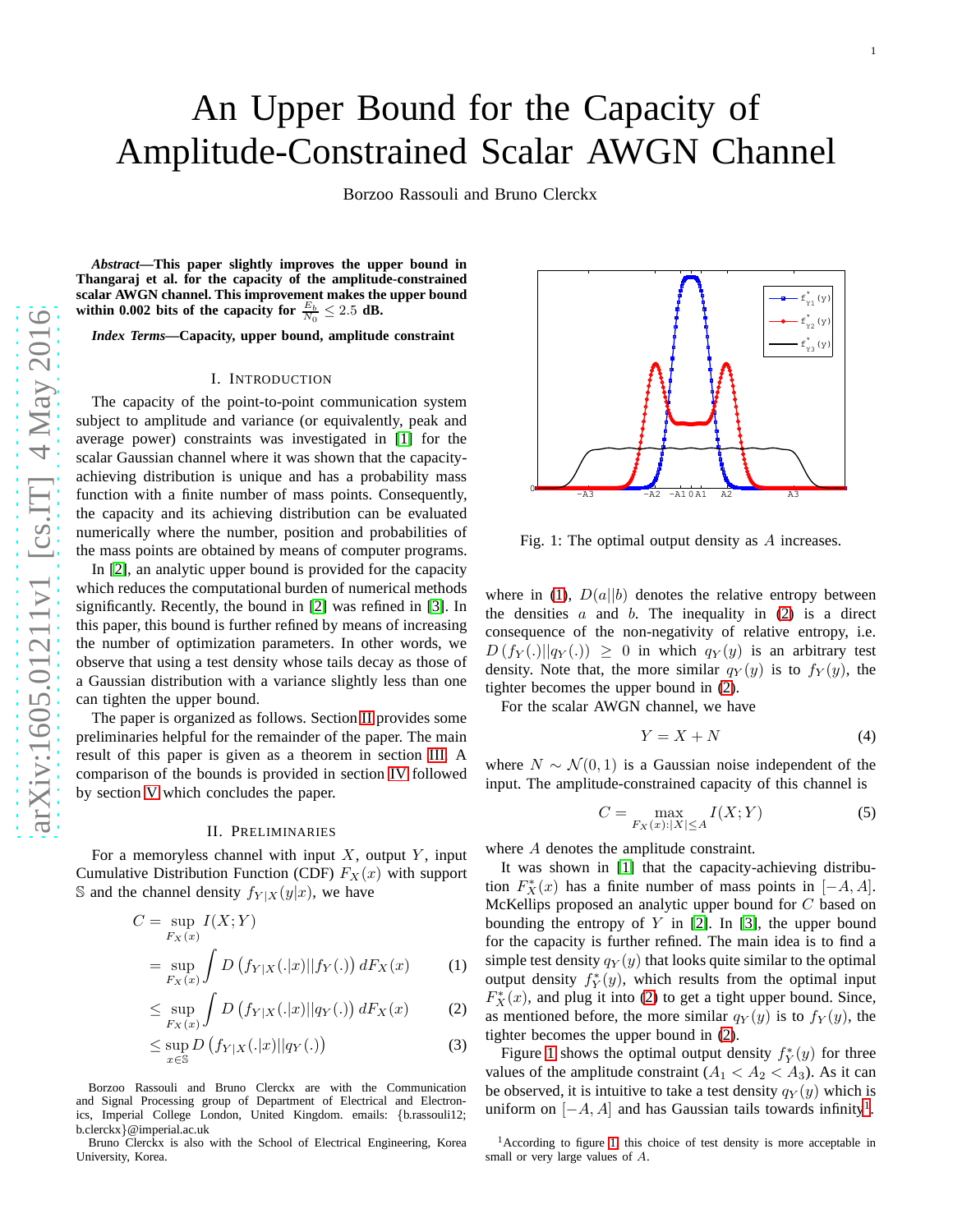The following functions are frequently used throughout the paper

$$
\psi(x) = \frac{1}{\sqrt{2\pi}} e^{-\frac{x^2}{2}}
$$

$$
Q(x) = \int_x^{+\infty} \psi(t) dt
$$

$$
g(u) \triangleq u^2 Q(u) - u\psi(u).
$$

For the capacity in [\(5\)](#page-0-5), a trivial upper bound is the capacity with average power constraint, i.e.  $\frac{1}{2} \log(1 + P)$ , in which  $P = A<sup>2</sup>$ . Therefore, the bounds proposed in literature have the general form of

<span id="page-1-11"></span>
$$
C \le \min\left\{\mathcal{T}(P), \frac{1}{2}\log(1+P)\right\} \tag{6}
$$

where in [\[2\]](#page-3-1), we have

<span id="page-1-4"></span>
$$
\mathcal{T}(P) = \log\left(1 + \sqrt{\frac{2P}{\pi e}}\right) \tag{7}
$$

and in [\[3\]](#page-3-2), it was tightened further for  $P \leq 6.303$  dB as<sup>[2](#page-1-2)</sup>

<span id="page-1-5"></span>
$$
\mathcal{T}(P) = \beta(P) \log \sqrt{\frac{2P}{\pi e}} + H(\beta(P))
$$
 (8)

in which  $\beta(P) = \frac{1}{2} - Q(2\sqrt{P})$  and  $H(x) = -x \log(x) - (1$  $x) \log(1-x).$ <sup>[3](#page-1-3)</sup>

In the following section, we further tighten  $\mathcal{T}(P)$  for the whole SNR regime.

### III. MAIN RESULTS

<span id="page-1-0"></span>**Theorem.** The capacity in [\(5\)](#page-0-5) has the following upper bound

$$
C \le \min\left\{ R(P) + W(P), \frac{1}{2}\log(1+P) \right\} \tag{9}
$$

where

$$
W(P) = \frac{1}{2} \left( \log \sigma^2(P) + \frac{1}{\sigma^2(P)} - 1 \right) \left( \frac{1}{2} + Q(2\sqrt{P}) \right) + \frac{g(2\sqrt{P})}{2\sigma^2(P)} \tag{10}
$$

in which

<span id="page-1-8"></span>
$$
\sigma^{2}(P) = 1 + \frac{2g(2\sqrt{P})}{1 + 2Q(2\sqrt{P})},
$$
\n(11)

and

$$
R(P) = \begin{cases} \log\left(1 + \sqrt{\frac{2P}{\pi e}}\right) & P \ge 6.303 \text{dB} \\ \beta(P) \log \sqrt{\frac{2P}{\pi e}} + H(\beta(P)) & \text{otherwise} \end{cases}
$$
(12)

Note that in the very small/large SNR regimes (i.e.,  $P \ll 0.1$ or  $P \gg 0.5$ ),  $\sigma^2(P) \approx 1$  and  $g(2\sqrt{P}) \approx 0$  which makes the bound boil down to [\(7\)](#page-1-4) and [\(8\)](#page-1-5).

<sup>2</sup>This is the RHS of  $(17)$  in [\[3\]](#page-3-2).

<span id="page-1-3"></span><span id="page-1-2"></span> $3$ Throughout the paper, the logarithms are in base  $e$ .

*Proof:* Consider the following family of test densities

$$
q_Y(y) = \begin{cases} \frac{\beta}{2A} & |y| \le A\\ \frac{1-\beta}{\sqrt{2\pi\sigma^2}} e^{-\frac{(|y|-A)^2}{2\sigma^2}} & |y| > A \end{cases}
$$
(13)

where  $\sigma^2$  and  $\beta(\in [0, 1])$  are parameters to be optimized. With this choice of test density, the relative entropy in  $(3)$ is evaluated as

$$
D\left(f_{Y|X}(.|x)||q_{Y}(.)\right)
$$
\n
$$
= \int_{-\infty}^{+\infty} \psi(y-x) \log \frac{\psi(y-x)}{q_{Y}(y)} dy
$$
\n
$$
= \log \frac{2A}{\beta\sqrt{2\pi e}} + \log \frac{\beta\sqrt{2\pi e}}{(1-\beta)2A} [Q(A-x) + Q(A+x)]
$$
\nRHS of (10) in [3]\n
$$
+ \frac{1}{2} \left( \log \sigma^{2} + \frac{1}{\sigma^{2}} - 1 \right) [Q(A-x) + Q(A+x)]
$$
\n
$$
+ \frac{1}{2\sigma^{2}} [g(A-x) + g(A+x)]. \tag{14}
$$

We first find the maximum of [\(14\)](#page-1-6) over  $x \in [-A, A]$  and then minimize this maximum value over the parameters  $\beta$  and  $\sigma^2$ . In other words,

<span id="page-1-6"></span>
$$
C \le \min_{\beta, \sigma^2 - A \le x \le A} D\left(f_{Y|X}(.|x)||q_Y(.)\right). \tag{15}
$$

As it can be observed,  $(14)$  is an even function of x which makes the region of interest as  $x \in [0, A]$ . Also, the optimization of the first two terms in [\(14\)](#page-1-6) was done in [\[3\]](#page-3-2). Therefore, we focus on the remaining terms.

**Lemma.** The following inequality holds for  $\forall x \in [0, A]$ 

<span id="page-1-10"></span>
$$
g(A - x) + g(A + x) \le g(2A). \tag{16}
$$

*Proof:* The proof is provided in Appendix. ш It can be easily verified that  $Q(A-x) + Q(A+x)$  is an increasing function of  $x \in [0, A]$  and  $\log x + \frac{1}{x} - 1 \ge 0$  for  $x > 0$ . Therefore, using the lemma, we can write

$$
\frac{1}{2} \left( \log \sigma^2 + \frac{1}{\sigma^2} - 1 \right) [Q(A - x) + Q(A + x)] \n+ \frac{1}{2\sigma^2} [g(A - x) + g(A + x)] \n\leq \frac{1}{2} \left( \log \sigma^2 + \frac{1}{\sigma^2} - 1 \right) \left( \frac{1}{2} + Q(2A) \right) + \frac{1}{2\sigma^2} g(2A).
$$
\n(17)

<span id="page-1-9"></span>The RHS of [\(17\)](#page-1-7) is minimized by setting  $\sigma^2$  as in [\(11\)](#page-1-8) and the minimum is equal to  $W(P)$  in [\(10\)](#page-1-9). This completes the proof.

Note that the lemma is the key part in allowing to add  $\sigma^2$  to the optimization parameters, since if the trivial upper bound of zero is used instead of [\(16\)](#page-1-10), the optimal value of  $\sigma^2$  would be one (as used in [\[2\]](#page-3-1) and [\[3\]](#page-3-2)).

#### <span id="page-1-7"></span>IV. NUMERICAL RESULTS

<span id="page-1-1"></span>Figure [2](#page-2-1) compares the bounds in literature with the one proposed in this paper. Note that all the bounds are obtained by considering the minimum of two curves as in [\(6\)](#page-1-11). We observe that the addition of  $\sigma^2$  to the optimization problem results in a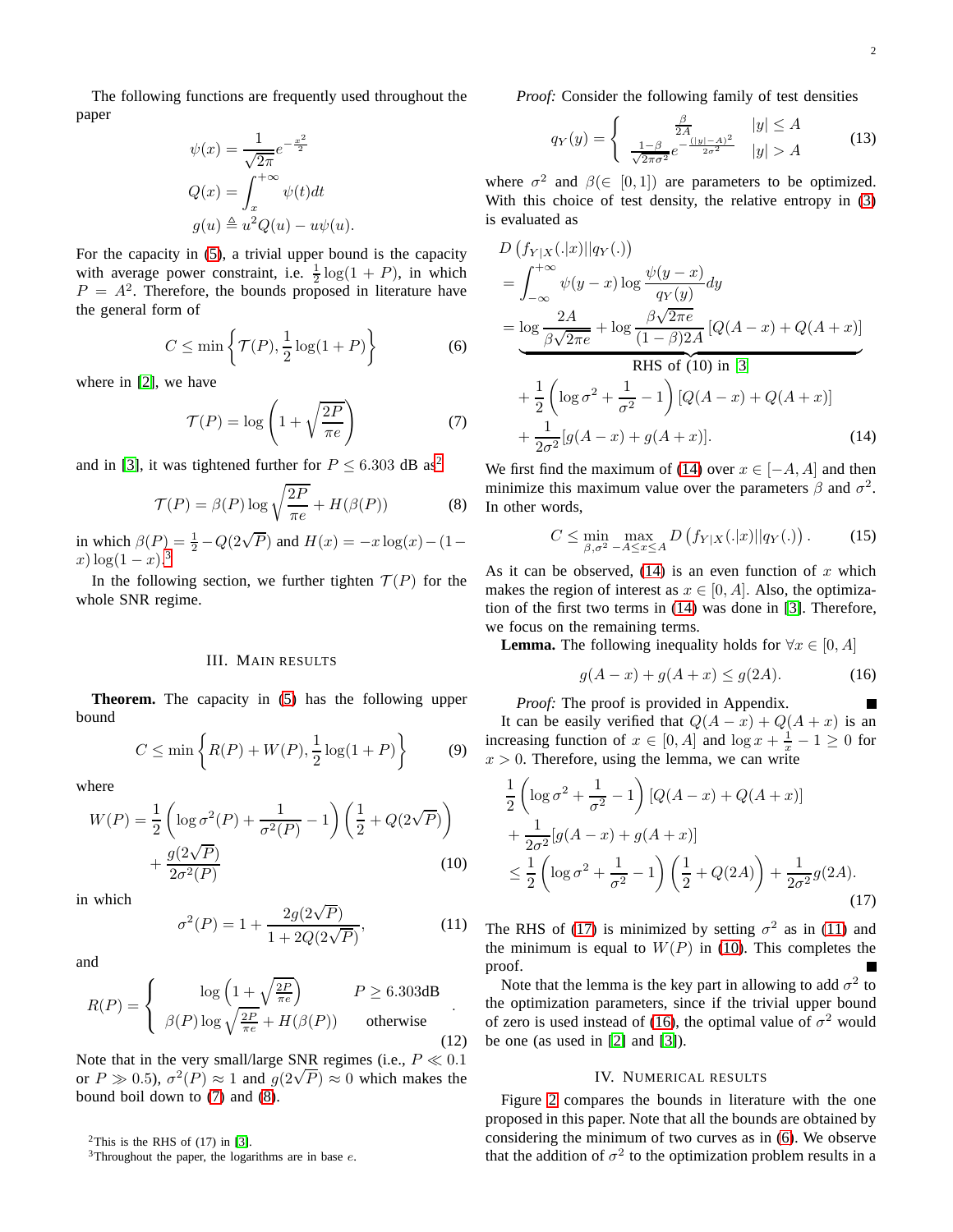

<span id="page-2-1"></span>Fig. 2: Comparison of the bounds.

tighter bound. This small improvement of is mainly visible in the range  $[1.5, 2.5]$  dB (SNR per bit) as shown in the figure.

## V. CONCLUSION

<span id="page-2-0"></span>In this paper, the capacity of a scalar AWGN with amplitude-constrained input was considered and a further refinement of the upper bound in Thangaraj et al. was proposed. We observe that by optimizing over the variance of the test density, a tighter bound can be obtained.

Although the improvement is small, it can serve as a first step for looking at tighter bounds for the general vector AWGN channels which is of interest in optical communications.

# APPENDIX A PROOF OF LEMMA

Let

$$
f_A(x) \triangleq g(A-x) + g(A+x) \quad , \quad x \in [0, A].
$$

For the function  $g$ , we can obtain the following properties

$$
g(u) \le 0 \quad , \quad u \ge 0 \tag{18}
$$

$$
g'(u) \ge 0 \quad , \quad u \ge 1. \tag{19}
$$

[\(18\)](#page-2-2) is obtained as

 $\mathfrak g$ 

$$
(u) = u2Q(u) - u\psi(u)
$$
  
< 
$$
< u\psi(u) - u\psi(u)
$$
  

$$
= 0
$$

where we have used the inequality  $xQ(x) < \psi(x)$ . [\(19\)](#page-2-3) is obtained as

$$
g'(u) = 2uQ(u) - \psi(u)
$$
  
> 
$$
\frac{u^2 - 1}{u^2 + 1}\psi(u)
$$
  
\ge 0 , for  $u \ge 1$ 

where we have used the inequality  $Q(x) > \frac{x\psi(x)}{1+x^2}$ .

Therefore, for  $A \geq 1$ , we have

$$
f_A(x) < g(A+x) \tag{20}
$$

<span id="page-2-5"></span><span id="page-2-4"></span>
$$
\langle g(2A) \tag{21}
$$

where [\(20\)](#page-2-4) and [\(21\)](#page-2-5) are due to [\(18\)](#page-2-2) and [\(19\)](#page-2-3), respectively.

<span id="page-2-3"></span><span id="page-2-2"></span>For  $A \leq 1$ , we proceed as follows. The fourth derivative of  $g$  is given by

$$
\frac{d^4}{du^4}g(u) = u(5 - u^2)\psi(u)
$$

Hence, for  $u \in [0, \sqrt{5})$ ,  $\frac{d^4}{du^4}g(u) > 0$  which indicates that  $\frac{d^3}{du^3}g(u)$  is strictly increasing. This results in

<span id="page-2-6"></span>
$$
\frac{d^3}{dx^3}f_A(x) = \frac{d^3}{du^3}g(A+x) - \frac{d^3}{dx^3}g(A-x) \ge 0 \qquad (22)
$$